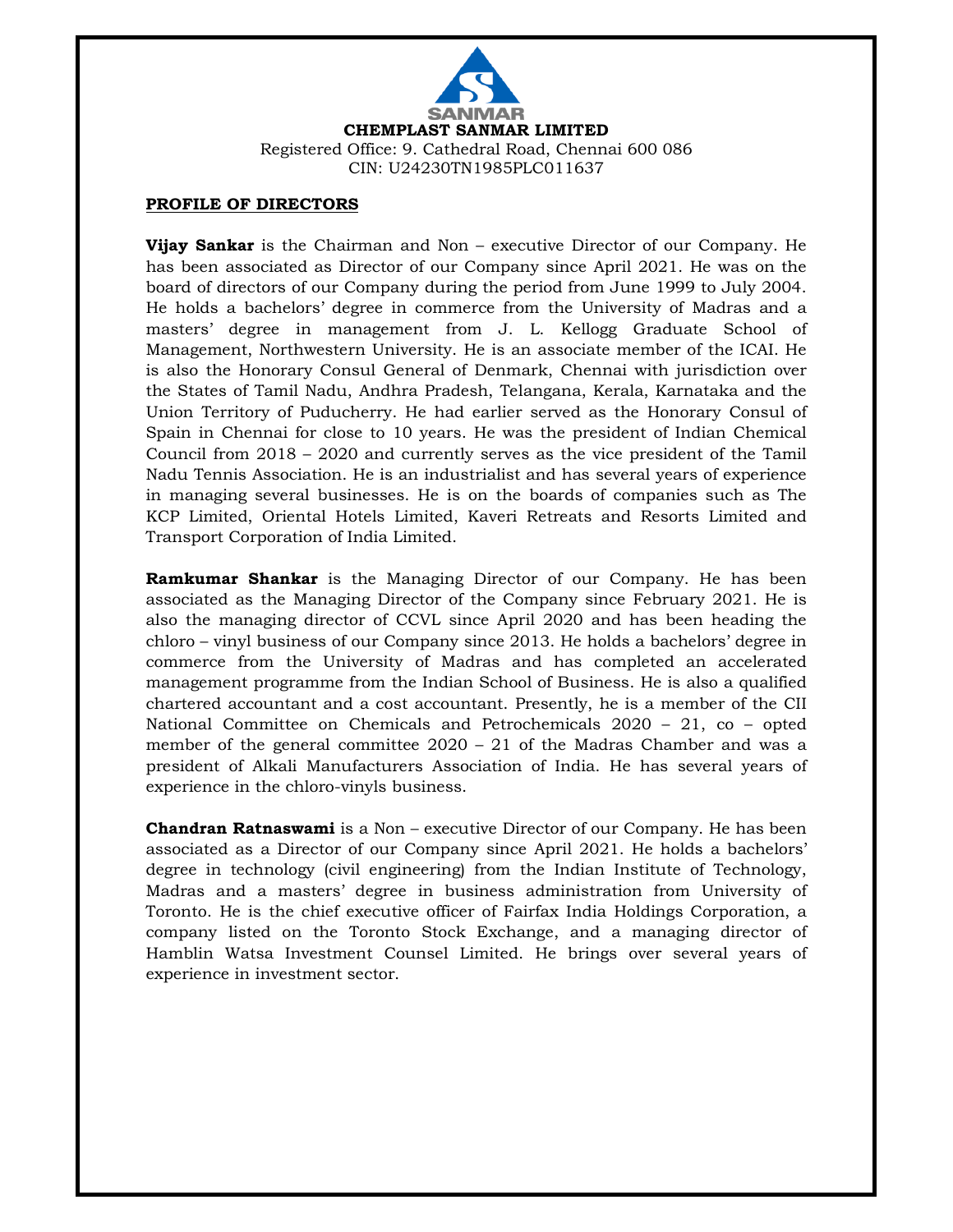

**Amarnath Ananthanarayanan** is a Non – Executive Director of our Company. He has been associated as a Director of our Company since March 2019. He holds a bachelors' degree in economics from St. Stephen's College, Delhi and a masters' degree in arts (economics) from the University of Delhi. He also holds a degree of doctor of philosophy from Graduate School – New Brunswick, Rutgers, the State University of New Jersey and is admitted as a fellow of Institute of Directors. He has several years of experience across various sectors such as financial services, manufacturing, and academics. He is a recipient of Udyog Rattan Award conferred by The Institute of Economic Studies.

**Dr. Lakshmi Vijayakumar** is an Independent Director of our Company. She has been associated as Director of the Company since April 2021. She holds a bachelors' degree in medicine, bachelor of surgery from the Madras University and a post graduate diploma in psychological medicine from Thanjavur Medical College, University of Madras. She holds a degree of doctor of philosophy (psychiatry of suicide) from the Tamil Nadu Dr. M.G.R. Medical University, Chennai. She is registered as a medical practitioner with the Tamil Nadu Medical Council. She has been conferred the Honorary Fellowship of the Royal College of Psychiatrists and of the Collegium Regium Medicorum Edinburgense. She is registered with the Independent Directors' Databank issued by the Indian Institute of Corporate Affairs. She has several years of experience in the medical sector. She is the founder of SNEHA, an NGO in Chennai and is an honorary associate professor in the University of Melbourne.

**Aditya Jain** is an Independent Director of our Company. He has been associated as Director of our Company since April 2021. He holds a bachelors' degree in mechanical engineering from Birla Institute of Technology, Ranchi University and masters' degree in business administration from Henley - The Management College, Brunel University. He is registered with the Independent Directors' Databank issued by the Indian Institute of Corporate Affairs. He is the chairman and editorial director of International Market Assessment India Private Limited, an economic and business research company, established in 1994.

**Sanjay Vijay Bhandarkar** is an Independent Director of our Company. He has been associated as the Director of our Company since April 2021. He holds a bachelors' degree in commerce from University of Poona and has completed postgraduate diploma in management from XLRI Jamshedpur. He is registered with the Independent Directors' Databank issued by the Indian Institute of Corporate Affairs. He is on the board of various companies including S Chand and Company Limited, The Tata Power Company Limited and HDFC Asset Management Company Limited. He has several years of experience in the corporate finance, advisory and investment banking sectors.